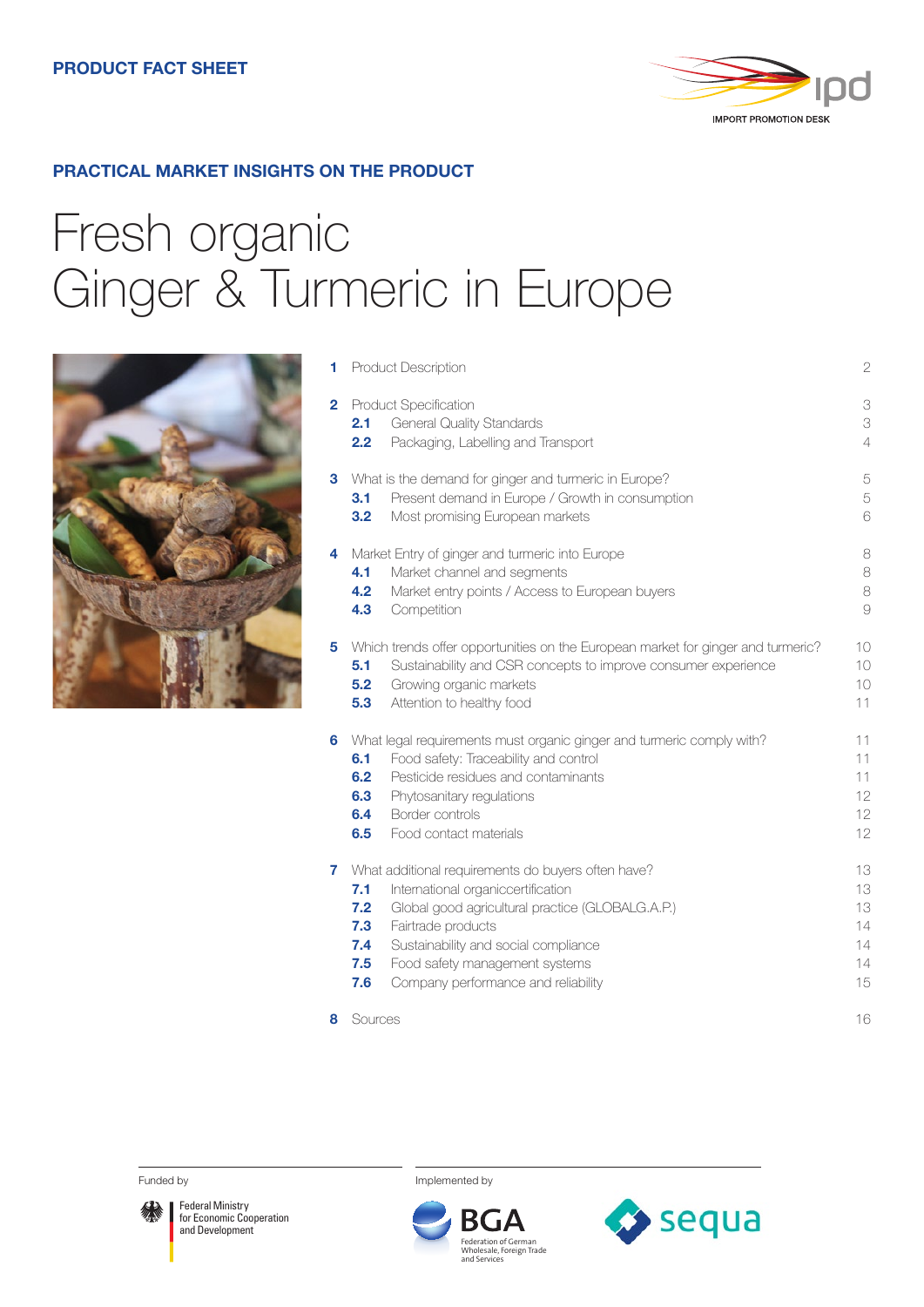<span id="page-1-0"></span>This product fact sheet focusses on the export of fresh ginger and curcuma to Europe. Fresh ginger and, to a lesser extent, fresh turmeric are consumed constantly in Europe, especially in the cold season for the use in beverages and in ethnic cuisine. Imports of these products have seen significant growth in recent years. New producers can enter the market by following trends and ensuring high quality fruits and organic certification to distinguish their product from competitors.

## Product description 1



**TURMERIC PLANT AND RHIZOMES** 



### **GINGER**

Ginger used for consumption is derived from the irregularly shaped root (rhizome) of the ginger plant (Zingiber officinale). Ginger belongs to the *Zingiberaceae* family, which also includes turmeric *(Curcuma longa)* and cardamom, among others. Ginger originated in Southeast Asia and is today cultivated all over the tropics. It is widely used as a spice and ingredient in ethnic cuisine as well as folk medicine.

The main producing countries are India and China, but ginger production also takes place in countries such as Pakistan, Nigeria, Peru, Vietnam, Burkina Faso, Thailand, Nepal and Myanmar. The largest exporter of conventional ginger is China. Due to the optimal climate and advanced organic farming practices, South American countries have specialized in the cultivation of organic ginger.

Ginger from Peru is extremely popular with European organic consumers. The tubers are longish, the flesh color is rather light. It has an aromatic smell and the taste is characterized by a spicy pungency with an intense citrus note.

## **TURMERIC**

Turmeric (Curcuma longa) is a flowering plant native to southern Asia where it is widely cultivated. The roots and rhizomes of curcuma longa are used as food (as a spice, colour and flavour additive and in beverages), cosmetics and health products.

Traditionally, the rhizomes are used fresh or boiled in water and dried. After drying, they are ground into a deep orange-yellow powder commonly used as a colouring and flavouring agent in many Asian cuisines, especially for curries, as well as for dyeing textiles, making use of the characteristics imparted by the principal turmeric constituent, curcumin.

The production of Curcuma longa takes place in countries like India, Pakistan, China, Peru, Thailand and Indonesia, among others. Alongside with its focus on organic ginger production, Peru has become Europe's most important supplier of organic turmeric.

## **CLASSIFICATION OF GINGER AND TURMERIC ACCORDING TO THE HARMONIZED SYSTEM (HS):**

| <b>HS Code</b> | <b>Description</b>                |  |
|----------------|-----------------------------------|--|
| 0910.1100      | Ginger neither crushed nor ground |  |
| 0910.3000      | Turmeric "curcuma".               |  |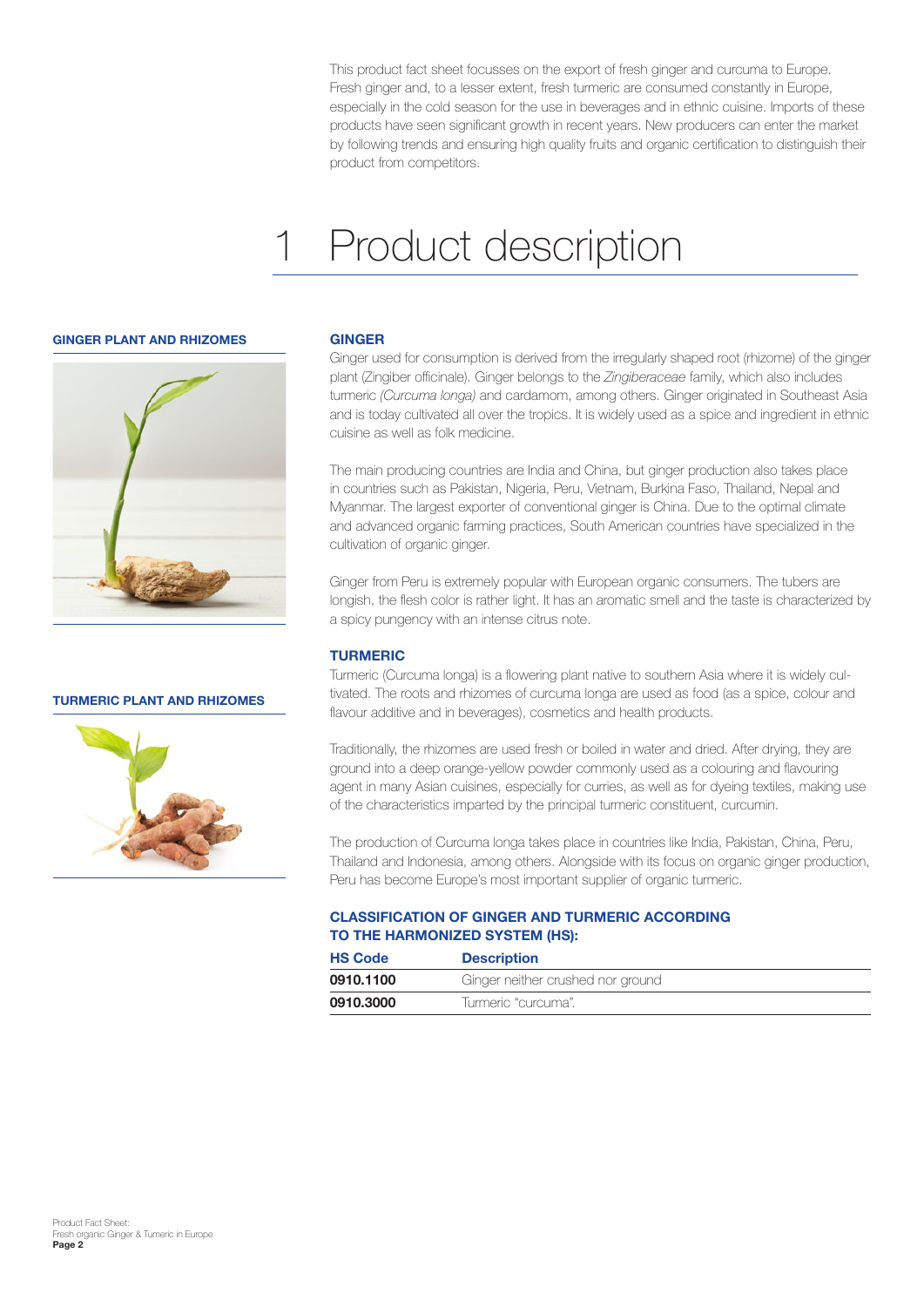#### <span id="page-2-0"></span>**GENERAL QUALITY STANDARDS 2.1**

A good source for understanding and defining the quality of ginger is the ["FAO Standard for](https://www.fao.org/input/download/standards/344/CXS_218e.pdf)  [Ginger"](https://www.fao.org/input/download/standards/344/CXS_218e.pdf) (Codex STAN 218-1999). The standard applies to the rhizome of commercial ginger varieties grown from Zingiber officinale Roscoe of the Zingiberaceae family and intended to be supplied fresh to the consumer after preparation and packaging. Ginger for industrial processing is excluded.

There is no such standard for turmeric from the same or similarly official sources. However, guidance on the classification and minimum requirements for turmeric can be derived from the respective standards for ginger, which are presented in the following.

Ginger is classified in three classes defined below:

- + "Extra" Class: superior quality
- + Class I: good quality
- + Class II: includes ginger, which does not qualify for inclusion in the higher classes

Ginger (and subsequently also turmeric) are also classified according to their size. The FAO Standard for ginger distinguishes between the following classes:

| SIZE IS DETERMINED BY THE WEIGHT OF THE GINGER: |  |  |
|-------------------------------------------------|--|--|
|-------------------------------------------------|--|--|

| <b>Size Code</b> | <b>Weight (grams)</b> |
|------------------|-----------------------|
| А                |                       |
| в                | ∩∩                    |
| C                | 150                   |

In all classes, subject to the special provisions for each class and the tolerances allowed, the ginger must be:

- $+$  whole
- + sound
- + produce affected by rotting or deterioration such as to make it unfit for consumption is excluded
- + clean, practically free of any visible foreign matter
- + practically free of damage caused by pests affecting the general appearance of the produce; free of abnormal external moisture, and properly dried if washed, excluding condensation following removal from cold storage
- + free of any foreign smell and/or taste
- $+$  firm
- + free of abrasions, provided that minor abrasions that have been properly dried are not regarded as a defect
- + sufficiently dry for the intended use; skin, stems and cuts due to harvesting must be fully dried.

Depending into which class the produce is classified, slight defects differing from the minimum requirements are allowed.

All foods sold in the European Union, including fresh ginger and turmeric, must be safe. This applies to imported products as well. Additives must be approved. Harmful contaminants such as any pesticide residues (in this case, the ones approved by organic certification) and excessive levels of mycotoxins or preservatives are prohibited. It should also be clear from the labelling whether a food contains allergens.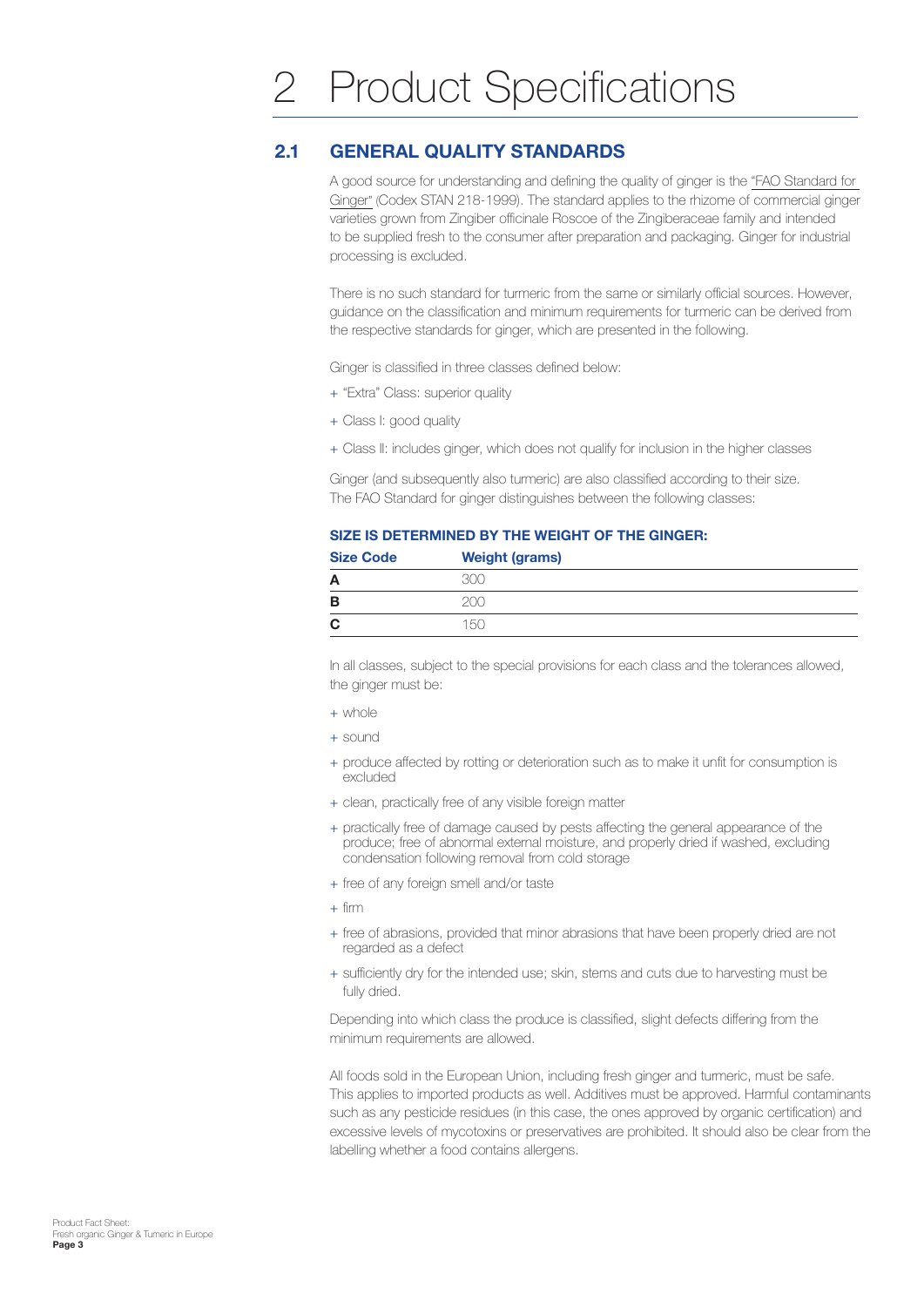<span id="page-3-0"></span>Generally, the condition and development of the produce must be in a state that they can withstand transportation and handling and arrive at their destination in a satisfactory condition.

The [FAO STANDARD FOR GINGER \(CODEX STAN 218-1999\)](https://www.fao.org/fao-who-codexalimentarius/sh-proxy/es/?lnk=1&url=https%253A%252F%252Fworkspace.fao.org%252Fsites%252Fcodex%252FStandards%252FCXS%2B218-1999%252FCXS_218e.pdf) defines all relevant technical parameters regarding product quality, packaging, hygienic and phytosanitary aspects.  $\mathcal{R}$ 

In addition to the above-mentioned quality standards, all technical requirements of the EU Organic and other relevant standards (see chapter 7) apply.

#### **PACKAGING, LABELLING AND TRANSPORT 2.2**

Ginger and turmeric are subject to very similar, if not the same, requirements and conditions with regard to packaging, labelling and transport.

### **PACKAGING**

Packaging requirements differ by customer and market segment. At the very least, the products must be packed in such a way that they are adequately protected during transport.

The contents of each package must be uniform and contain only produce of the same origin, variety, and/or commercial type, quality and size. The visible part of the content of the package must be representative of the entire content. The weight of the heaviest hand (rhizome) may not be more than twice the weight of the lightest hand (rhizome) in the same package.

The products must be packed in such a way that protects the produce properly. The materials used inside the package must be new (this includes recycled material of food-grade quality), clean, and of a quality such as to avoid causing any external or internal damage to the produce. The use of materials, particularly of paper or stamps with trade specifications, is allowed, provided that the printing or labelling has been done with non-toxic ink or glue. Ginger and Turmeric shall be packed in each container in compliance with the recommended International Code of [Practice for Packaging and Transport of Fresh Fruits and Vegetables](https://www.fao.org/ag/agn/cdfruits_en/others/docs/cac-rcp44-1995.pdf)  [\(CAC/RCP 44-1995\)](https://www.fao.org/ag/agn/cdfruits_en/others/docs/cac-rcp44-1995.pdf).

Containers used shall meet the quality, hygiene, ventilation and resistance characteristics to ensure suitable handling, shipping and preservation of ginger and turmeric. Packages must be free of all foreign matter and smell.

The use of recyclable respectively reusable packaging materials such as "IFCO Reusable Packaging Containers" is desirable. Besides economic and sustainability aspects, the standardized plastic boxes allow a good control of product hygiene, temperature and ventilation to prevent product damages during transport, such as mould.

Depending on the country of origin and the buyer's requirements for ginger and turmeric, boxes of different sizes are used, ranging from 5 to 13.6 kg.

### **LABELLING**

For non-retail containers/non final consumer containers, each package must be marked with the following information, in letters arranged on the same side, legibly and permanently affixed and visible from the outside, or in the documents accompanying the shipment:

- + Identification name and address of exporter, packer and/or dispatcher.
- + Identification code (optional)
- + Nature of produce: Name of the produce if the contents are not visible from the outside.
- + Name of the variety and/or commercial type (optional).
- + Origin of produce: Country of origin and, optionally, district in which they are grown, or nationally, regional or local place name.
- + Commercial identification: Class, size (size code or minimum and maximum weight in grams), number of units (optional), net weight (optional).
- Product Fact Sheet: Fresh organic Ginger & Tumeric in Europe **Page 4**
- + Official Inspection Mark (optional)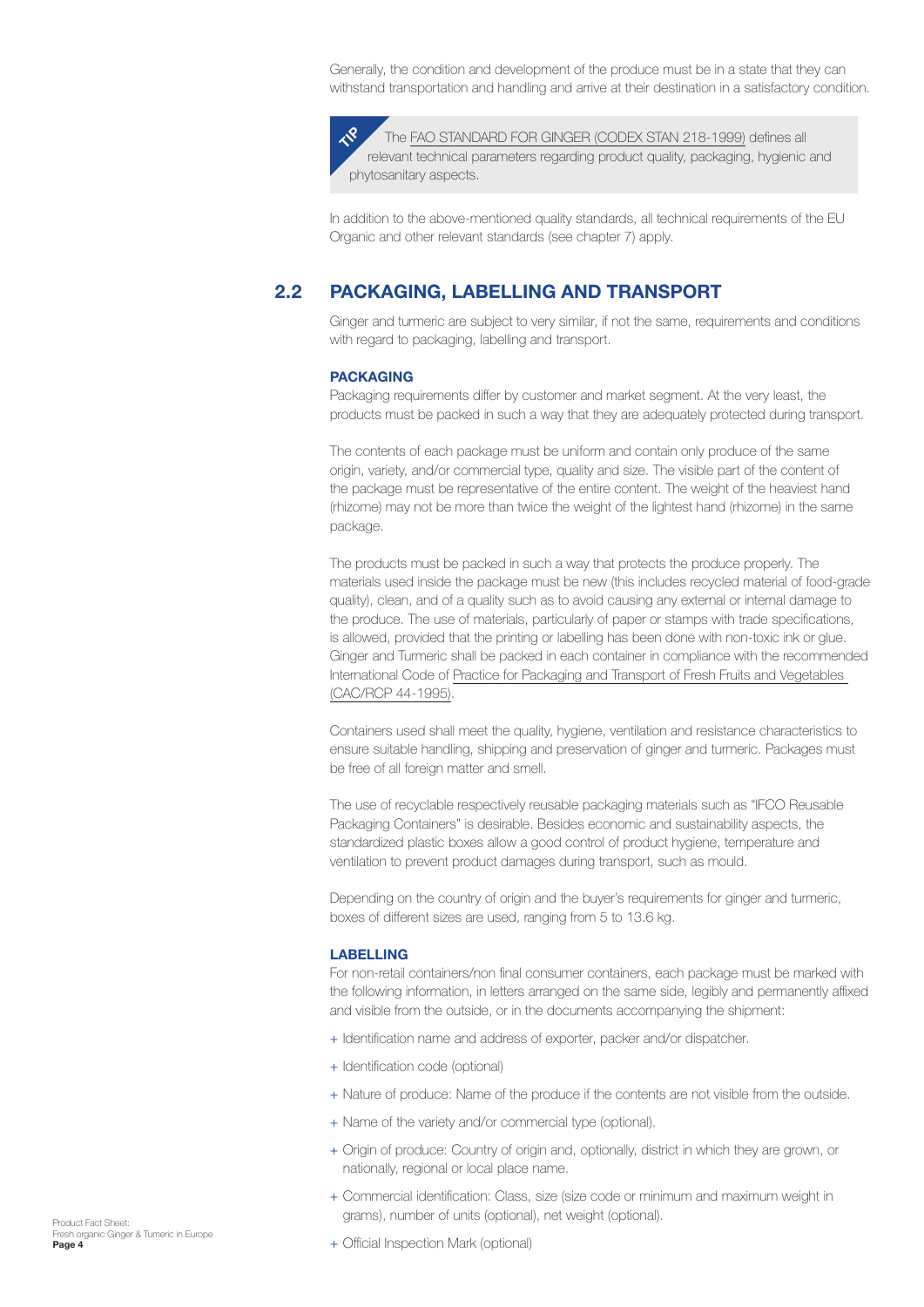<span id="page-4-0"></span>In case that a consumer packaging is prepared at origin, the following specific provisions apply (in addition to the requirements of the Codex General Standard for the Labelling of [pre-packaged Foods](https://www.fao.org/fao-who-codexalimentarius/sh-proxy/es/?lnk=1&url=https%253A%252F%252Fworkspace.fao.org%252Fsites%252Fcodex%252FStandards%252FCXS%2B1-1985%252FCXS_001e.pdf)):

+ Nature of produce: If the produce is not visible from the outside, each package shall be labelled with the name of the produce and, if applicable, the name of the variety and/or commercial type.

The producer should enable traceability of individual lots. Labelling should include, for example, traceability codes. Unless the buyer has indicated otherwise, the English language should be used for labelling.

### **TRANSPORT**

Organic products must remain physically separated from conventional ones at all times, so that the organic product is fully traceable.

Desirable conditions for storage and in transport containers are 12 degrees Celsius and between 65 to 75% relative air humidity, nevertheless, transport containers are often not refrigerated but should provide dry and well-ventilated conditions. Shipped under these conditions, ginger and turmeric should be handled well washed and dry and no longer than seven days after the harvest to arrive at the port of destination in good quality that is accepted by the buyers.

When exporting by sea, it is recommended to add 5% more weight to compensate for the weight loss of ginger and turmeric during the crossing. The produce should comply with all microbiological criteria established in accordance with the [Principles for the Establishment](https://www.ibfan.org/wp-content/uploads/2019/05/PRINCIPLES-AND-GUIDELINES-FOR-THE-ESTABLISHMENT-AND-APPLICATION-OF-MICROBIOLOGICAL-CRITERIA-RELATED-TO-FOODS.pdf)  [and Application of Microbiological Criteria for Foods.](https://www.ibfan.org/wp-content/uploads/2019/05/PRINCIPLES-AND-GUIDELINES-FOR-THE-ESTABLISHMENT-AND-APPLICATION-OF-MICROBIOLOGICAL-CRITERIA-RELATED-TO-FOODS.pdf)

## What is the demand for ginger 3 and turmeric in Europe?

#### **PRESENT DEMAND IN EUROPE / GROWTH IN CONSUMPTION 3.1**

The worldwide consumption of ginger and turmeric is forecasted to continue to grow in the next years. This is mainly because ginger and turmeric are considered to be products that contribute to the human health. Consumers buy ginger especially during the winter to relieve sore throat or flu symptoms. Last but not least, as the Covid-19 crisis is expected to linger, demand for natural relief products is expected to continue to grow.

The growing ginger and turmeric market in Europe provides opportunities for exporters. Buyers are increasingly willing to invest in long-term relationships or collaborations with their suppliers to ensure sufficient supplies. From 2017 to 2019, European direct imports (EU 28) of fresh ginger constantly grew around 10% in volume every year. In 2020, a steep 54% increase was observed reaching an import value of USD 410 Million (World imports value USD 1.2 Billion). As for organic turmeric, a steadily increasing import growth of 15% has been registered in EU 28.

In 2020, European re-exports – mainly to EU country states – accounted for about 46% of total imports (by volume), while the Netherlands, Europe's largest ginger importer, re-exported about 75% of its direct imports.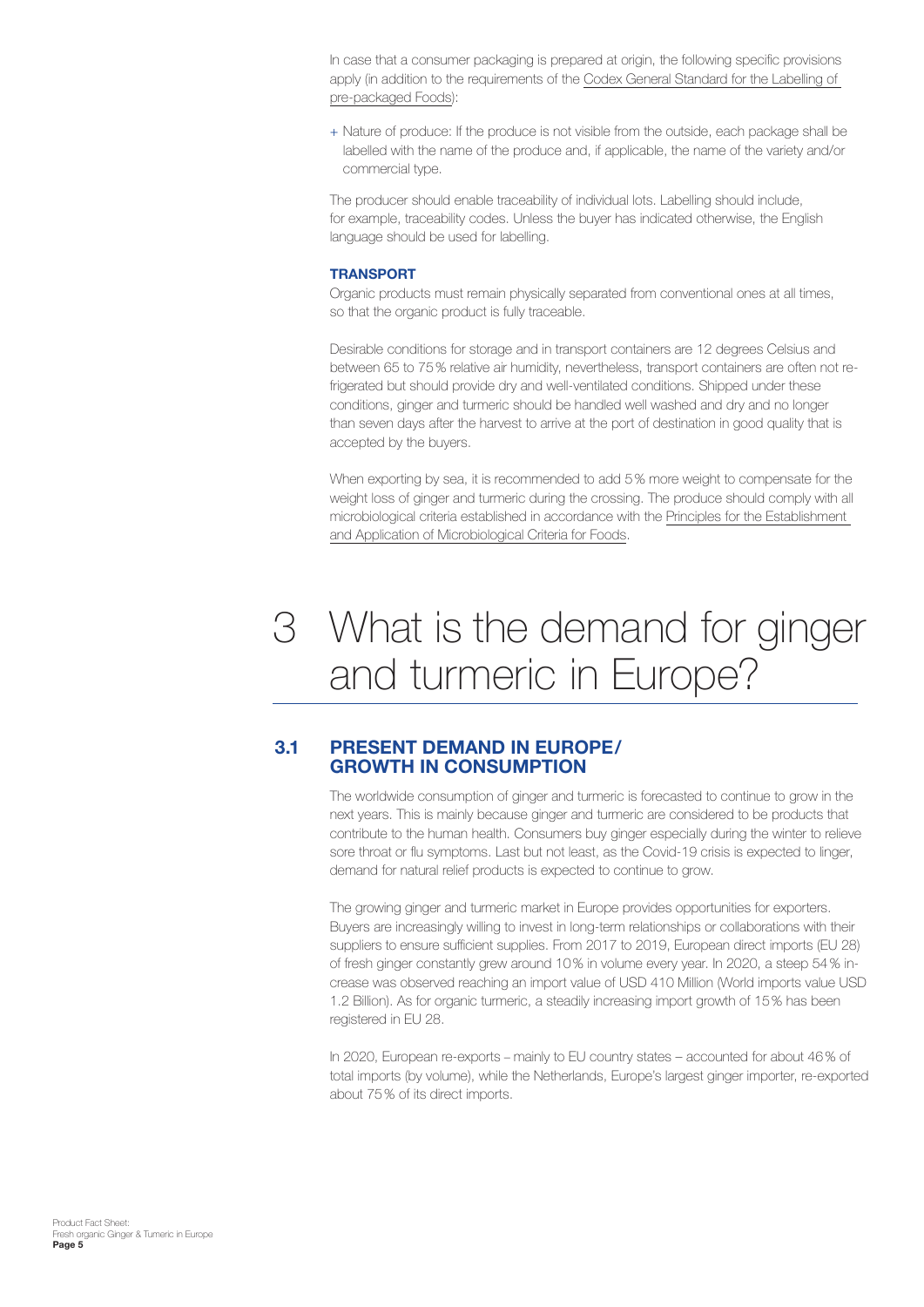## <span id="page-5-0"></span>**THE PRICE OF GINGER**

There are several criteria that affect the purchase decision of ginger importers, obviously the product price being one of them. The price of ginger mainly depends on crop prices of the world's largest producer, China, which exported its ginger at an average price of US \$ 1,000 / t FOB in 2019. In 2020, China counted on a comparatively small exportable quantity due to production and logistical challenges. As a consequence, Peruvian ginger was exported during 2020 at an average price of almost US \$ 2,000 / ton. In the case of organic Peruvian ginger, this price could almost double, with a price of US \$ 3,500 / t.

Ginger buyers are willing to pay higher prices to suppliers who can help secure supply and meet delivery times and deadlines, as well as food safety requirements. They will also be willing to pay a higher price for organic ginger or ginger with higher organoleptic qualities, such as the one from Peru compared to some varieties form China. Therefore, although price is an important factor in the purchase decision, there is an elasticity in this regard if the product is of better quality or has an organic certification.

#### **MOST PROMISING EUROPEAN MARKETS 3.2**

The Netherlands, Germany, Spain, France, Italy and Poland are the top six importers in Europe (EU 28), accounting for roughly 85% of the EU member states imports of fresh ginger (156,000 tons) and the same share for fresh turmeric (32,000 tons) in 2020.

The United Kingdom is another important importer of ginger and turmeric. For ginger, the UK's import volume is equal to that of Germany, the second largest EU importer (20,000 tons). For turmeric, the UK imports more than any EU member state, accounting for about half of the quantity (10,000 tons) of the entire EU 28 imports (21,000 tons).





**FIGURE 1: IMPORTED GINGER 2020, IN TONS** 

Source: ITC Trade Map

**FIGURE 2: IMPORTED TURMERIC 2020, IN TONS** 

Source: ITC Trade Map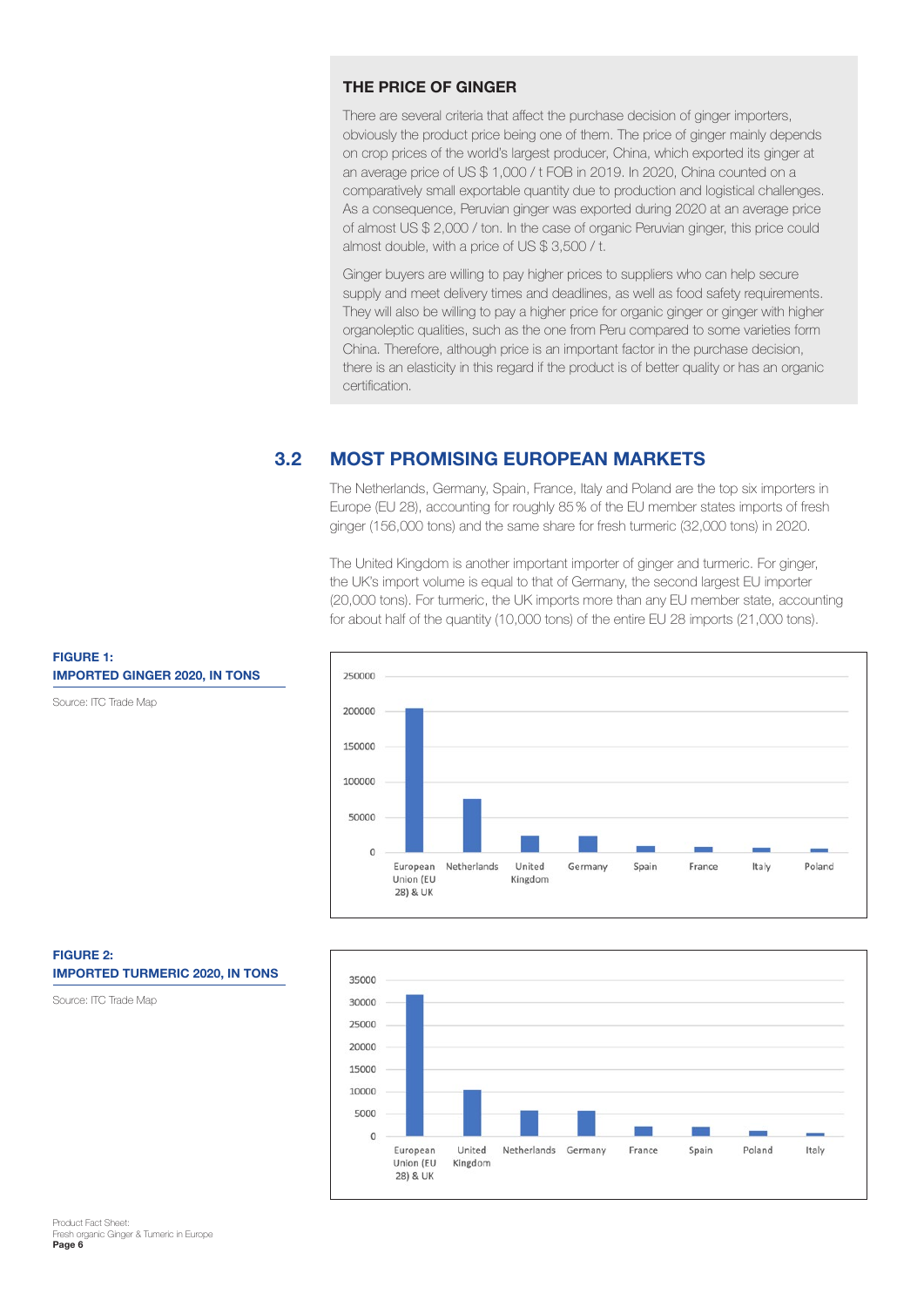The Netherlands is by far the biggest importer of ginger in Europe, accounting for more than a third of the EU 28 imports. This is due to the fact that they are the European trade hub for spices. Besides this, UK and Germany are the two largest markets in geographical Europe for fresh ginger and turmeric. The UK is traditionally a large market due to a large Asian and Caribbean diaspora that typically consumes a lot of ginger and turmeric. In Germany, but also in Italy, the Netherlands, Spain and France, the market has grown considerably in recent years because of the increasing popularity of ginger and turmeric as a healthy ingredient in dishes, snacks and beverages such as fruit and nut bars or tea. In terms of the highest per capita consumption of organic food, European countries such as Denmark, Switzerland, Sweden and Austria top the ranking.



<span id="page-6-0"></span>



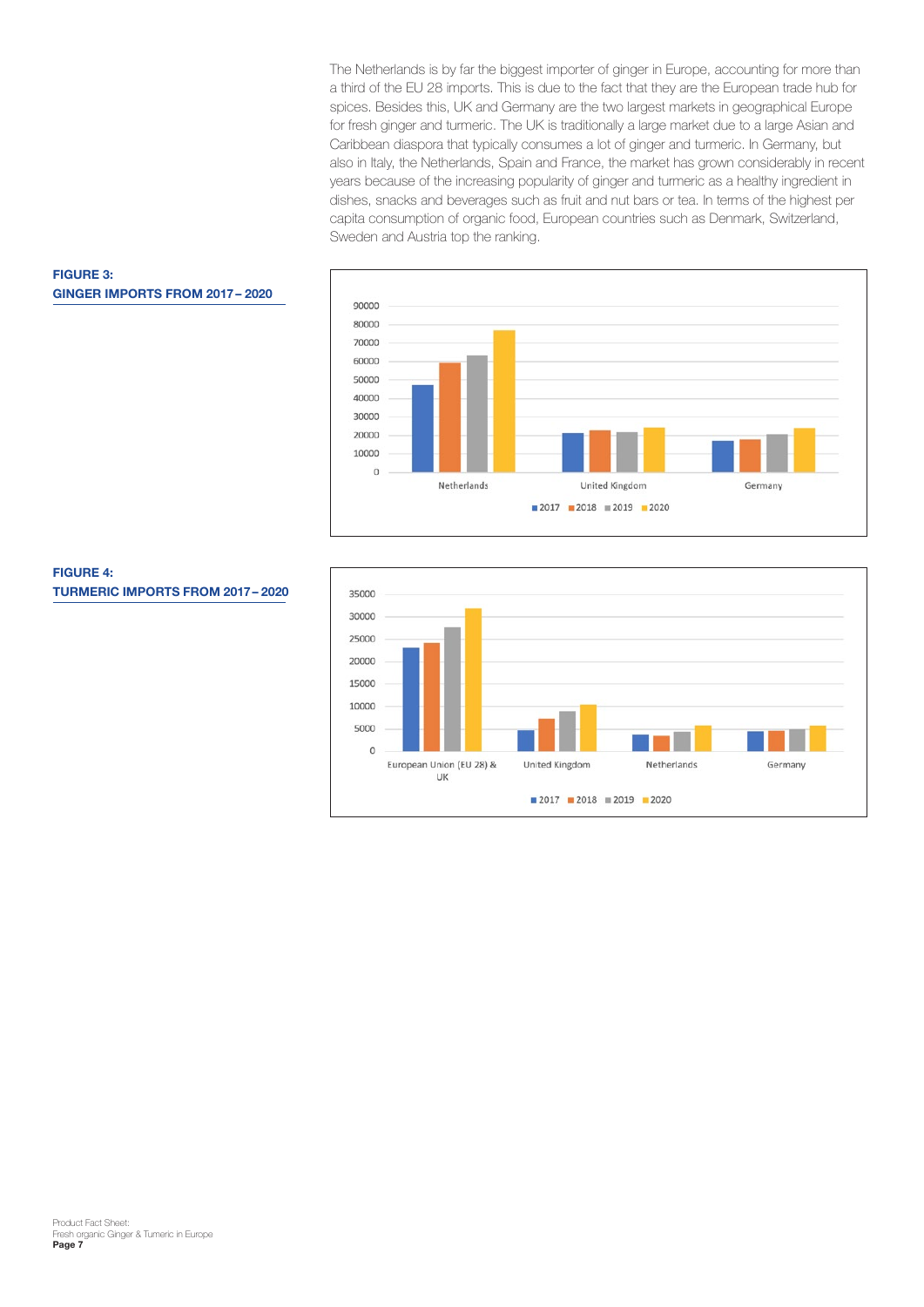# <span id="page-7-0"></span>Market Entry of ginger and 4 turmeric into Europe

#### **MARKET CHANNEL AND SEGMENTS 4.1**

Fresh ginger and turmeric require little additional processing at the country of origin or in Europe. Consequently, the value chain is relatively short. Common activities undertaken in the country of origin are collecting, sorting, washing and packing. The products normally arrive to Europe in larger quantities, i.e. in bulk rather than in consumer packages. Therefore, the products are either offered loose and unpacked in supermarkets, but individual packaging, such as portions in cardboard or sealed in plastic foil, is used for organic products to distinguish them from conventional products which are sold loose.

Fresh ginger and turmeric are marketed primarily for culinary uses in two different segments. One is the retail segment, which includes players such as supermarkets (shops and online) and specialty, gourmet and ethnic stores. This segment is absorbing the main share of organic ginger and turmeric imports. The other is the hospitality sector and food service segments such as restaurants and bars often supplied through the wholesale market and its wholesalers. In this segment, the conventional produce is more popular.

Convenient fresh produce of the "extra class" and "first class" is a typical offering from retailers such as supermarkets, where fair quantities of fresh ginger and minor quantities of turmeric are sold as quality ingredients loose to be weighted or in small packages. Street markets, ethnic shops and small fresh vegetable retailers also offer organic fresh ginger, but their market share is much smaller than that of large supermarket chains.

The culinary value of fresh ginger in particular makes the HORECA (HOtel, REstaurant and CAfé/CAtering) an important segment. Food service providers use fresh ginger for specific recipes, ethnic cuisines and to make tea or cocktails. Traditionally, buyers of this segment prefer conventional produce from origins like China due to the bigger rhizome sizes and the higher price sensitivity. However, organic ginger and turmeric become increasingly popular because of its finer product quality.

A smaller share of "first- and second class" ginger finds its clients in the processing industry that produces fresh juices and specialty products such as fresh smoothies. Nevertheless, this segment normally sources directly from traders specialized in fresh products for industrial use.

#### **MARKET ENTRY POINTS / ACCESS TO EUROPEAN BUYERS 4.2**

The buyer power of large supermarkets is very strong and buyer requirements are very demanding. Buyers in Europe tend to prefer long-term partnerships as a means of ensuring the supply and quality of products. The bigger supermarket chains either import the products directly per container (direct sourcing) or are supplied by importers who coordinate the delivery to the different retail locations.

Trading companies specialised in organic products, mainly located in the Netherlands such as EOSTA and Biotropic, but also in other upcoming regional hubs like Spain, Italy or Poland, play a central role in the import and the distribution of fresh ginger and turmeric. They are familiar with all the different requirements of end clients and are able to distribute palettewise to different market channels such as wholesalers and supermarkets all over Europe.

In general, organic ginger and turmeric are often re-exported in Europe. Next to the biggest hub in Europe, the Netherlands, other countries such as Germany, the UK, France, Spain, Poland and Italy have significant re-exporting numbers and can be considered as smaller hubs and thus count with interesting buyer segments.

## **MARKET SEGMENTS**



Source: cbi.eu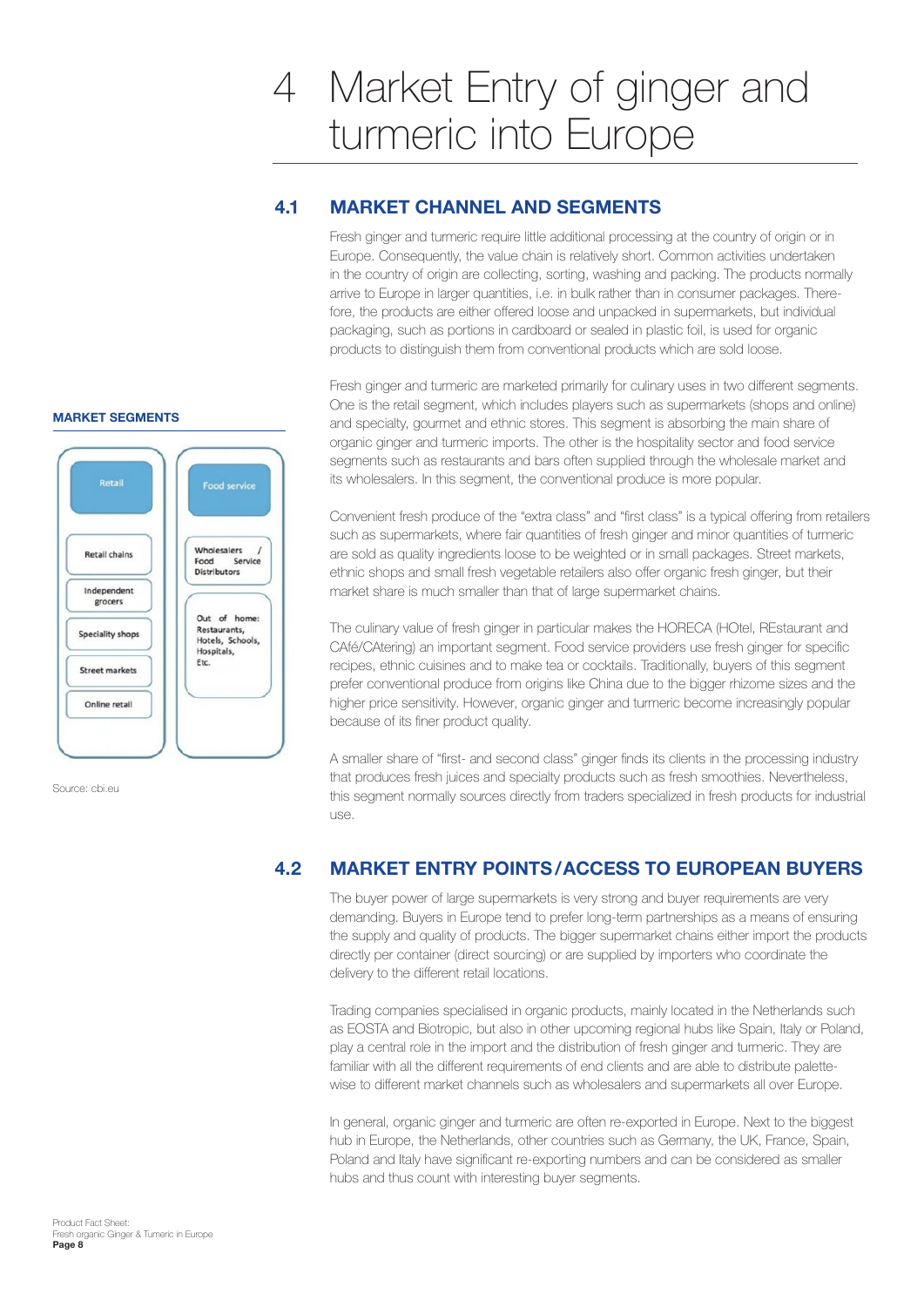Therefore, identifying and accessing international buyers is only possible if products can be shipped container-wise. Thus, quantity, and increasingly a spotless traceability and certification according to organic production principles are needed to enter in the European organic ginger and turmeric market.

#### **COMPETITION 4.3**

Imports of fresh ginger and turmeric arrive in Europe steadily throughout the year. In general terms, ginger imports are subject to a more dynamic competition than turmeric and remain stable throughout the year without showing clear signs of seasonality. However, imports from China, Europe's main ginger supplier, tend to peak twice a year. The first occurs between March and April, while the second occurs in the months of October and November. Peruvian exports of ginger to the world tend to be higher between the months of September and November, peaking in the last month. This is due to the fact that ginger production in Peru is concentrated in the mountainous jungle of the Junín region, which causes its production and transport to Lima to be more complicated during the months of December to April, the rainiest months in the Peruvian Andean regions. This means that the export of ginger from Peru coincides in season with that of China, which generates significant competition in the market.

On China and Peru, competition among the two main suppliers of ginger to Europe, and future opportunities of new-comer exporter countries:

In 2020, Peruvian ginger exports to Europe have seen a significant increase compared to previous years. In the first eleven months, exports increased by more than 1,300% compared to the same period in 2019. In part, this can be attributed to the fact that there was a shortage of ginger during that year from China due to a poor harvest and problems with supply chains as a consequence of the pandemic.

In this case, the shortage generated by low productivity in China has had a positive impact on Peruvian exports to the United Kingdom. Peruvian exports reached the UK market in months in which ginger is normally imported from China, mainly in November.

The European market for organic ginger is today clearly dominated by China and Peru. In the case of organic turmeric, Peru has proven to be a reliable and popular origin. The growing demand in Europe for these products offer the opportunity for new, even small origins to gain part of the market share. The example of Costa Rica's organic ginger shows that a small producing country can be successful in the market with state-of-the-art organic agricultural practice, high quality products and sound logistics solutions. Other continents and countries, especially with tropical or warm climates (such as Eastern and Western African, and South-east Asian countries), could seize the same opportunity if they can compete in terms of price, quality and general business sophistication and reliability. Other important factors to proof competitivity as organic ginger and turmeric exporter are spotless hygienic / microbiological produce, right choice of varieties and (year-round) seasonal availability.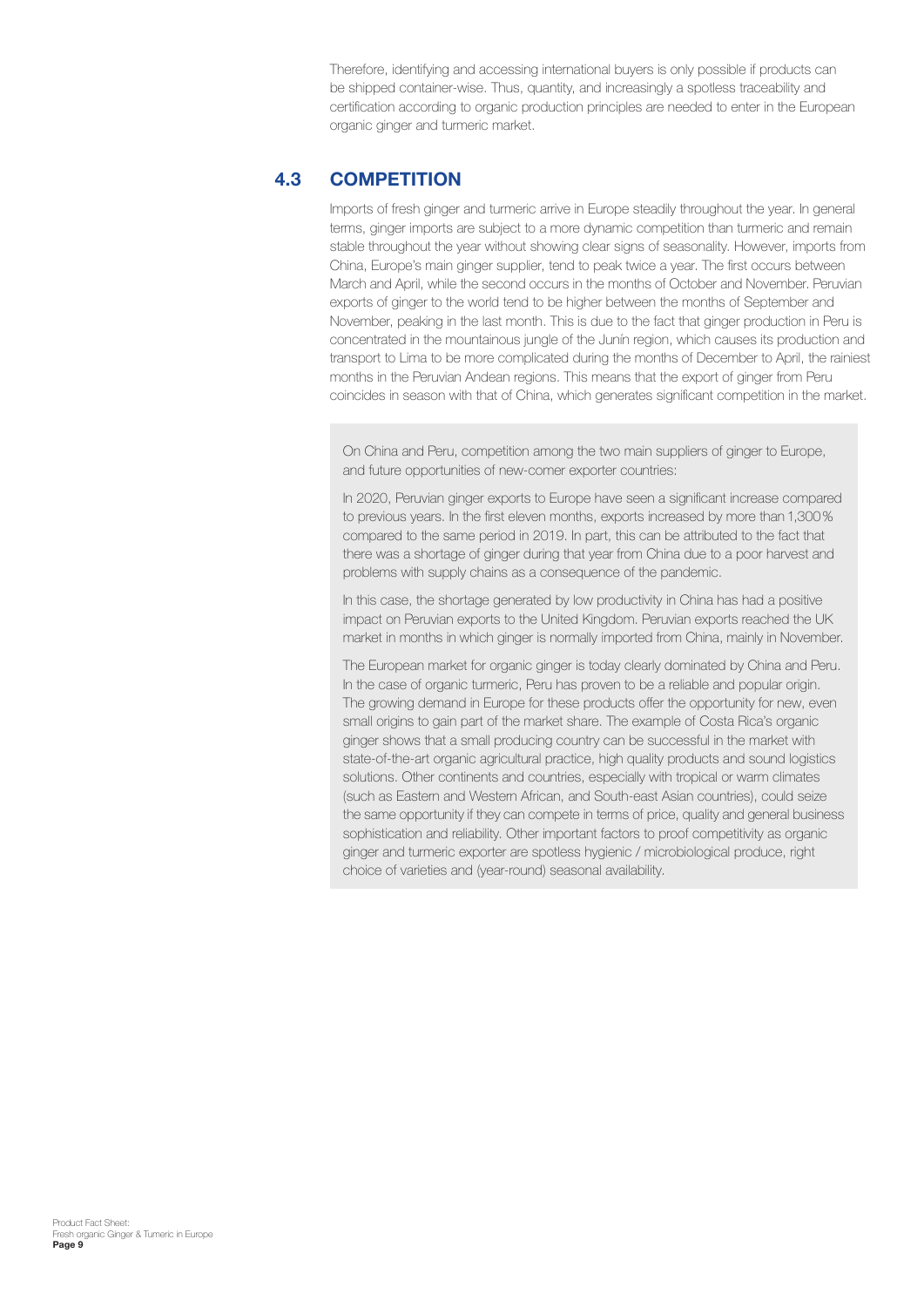<span id="page-9-0"></span>Which trends offer 5 opportunities on the European market for ginger and turmeric?

#### **SUSTAINABILITY AND CSR CONCEPTS TO IMPROVE CONSUMER EXPERIENCE 5.1**

Environmental and social issues are becoming more and more important in the supply of fresh fruit and vegetables in general. Sustainable sourcing is one of the biggest trends in Europe and is seen by many buyers as a must. Consumer awareness for this topic is increasing, although ginger and turmeric are still considered a niche market. More and more consumers, and consequently retailer and wholesalers, attach great importance to the origin of the products they decide to acquire.

Therefore, organic certified ginger and turmeric represent an important differentiator, ensuring that the product meets the buyers and consumers expectations in terms of sustainability. Nevertheless, on the one hand, traders and marketers of fresh fruits must continuously proof to consumers that their products are produced sustainably, and thus, on the other hand, exporters must proof that good agricultural practices are applied and a positive social impact is created in the production region in order to convince importers and retailers in Europe.

Branding and promoting such as EOSTA's ["Nature & More" initiative](https://www.natureandmore.com/en) can contribute significantly to consumers' experience and quality perception. Buyers also react positively to good promotional techniques based on serious compliance with organic standards, a track record in good agricultural practices and possibly in a Corporate Social Responsibility (CSR) concept. For their promotional activities, producers should invest in defining and implementing a CSR concept, professionalizing their marketing materials, review their marketing channels and general strategy, include storytelling, good websites and visual messages (photo and video) to convince buyers to work with them.

National import promotion agencies such as the CBI and IPD, in collaboration with ITC, offer SMEs comprehensive (online) tutorials and courses on how to establish a solid CSR concept. Visit the [ITC website](https://learning.intracen.org/course/info.php?id=244) for more information.  $\mathcal{R}$ 

#### **GROWING ORGANIC MARKETS 5.2**

The demand for organic products in Europe has shown constant growth over the past years. In 2020, changing consumer behaviour and preferences have been observed due to the COVID pandemic, resulting in high market demand for fresh organic products. Fruit and vegetables were the second largest category of imported organic products in 2019 (42% of total organic imports).

The largest share is composed of tropical fruit, nuts and spices (66%), including bananas in particular (85% of tropical fruit). However, also products like organic ginger and turmeric benefited from this trend. The imports of organic fruit and vegetables increased by 8% in 2019. A particularly strong increase is observed in imports of tropical fruit, nuts and spices, which grew by 13% in 2019.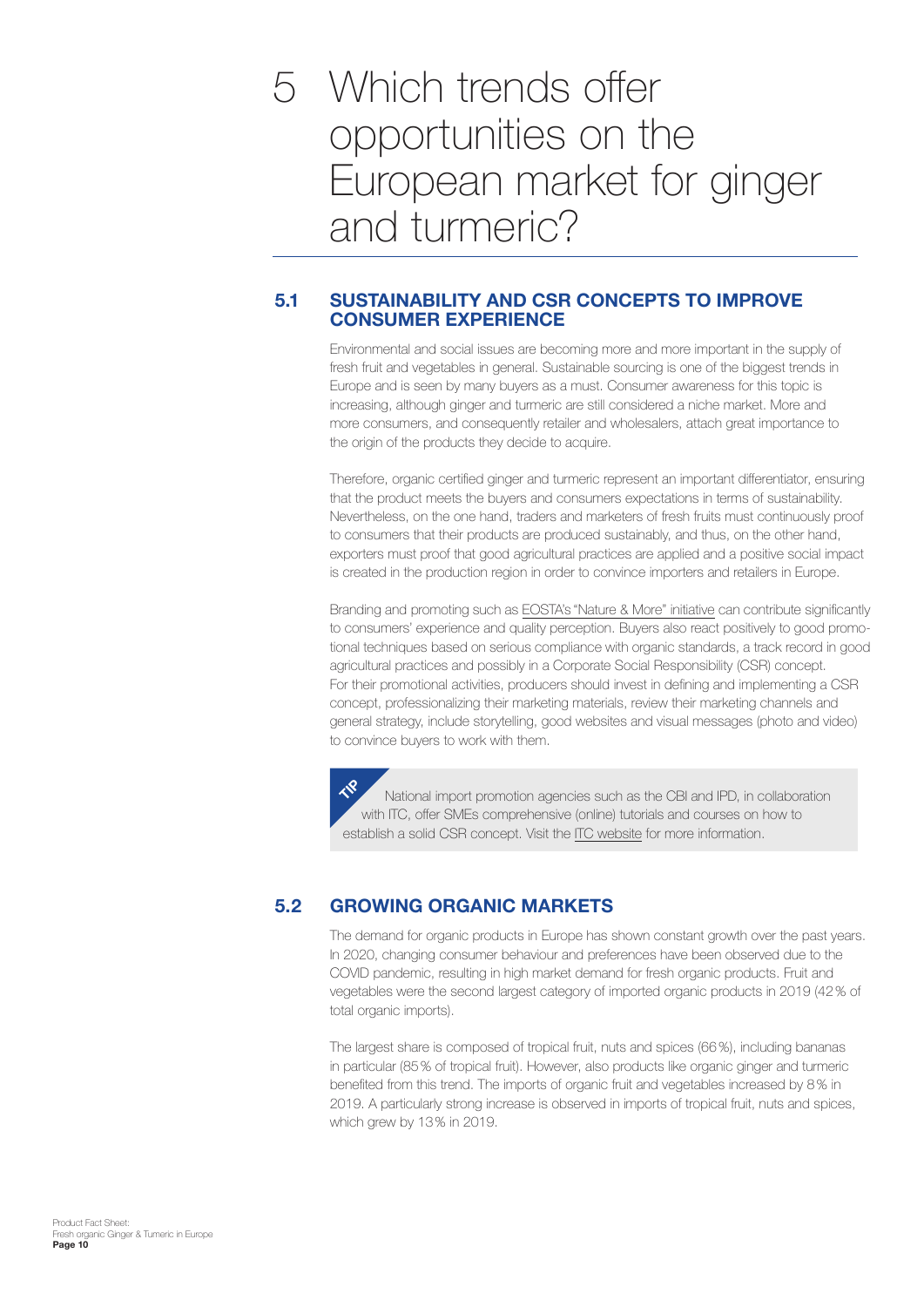#### <span id="page-10-0"></span>**ATTENTION TO HEALTHY FOOD 5.3**

Consumers in Europe are becoming more aware of health issues and pay more attention to their diet. Consequently, many consumers prefer to eat organic food, which is presumed to be better for their health. Ginger and turmeric serve consumers that choose to give a special focus on a healthy lifestyle, particularly in the colder European season and even more so in times of the Covid pandemic. All these aspects are used in the promotion of ginger and, to a lesser extent, also to turmeric, and contribute to the increasing consumption throughout Europe.

Thanks to this increased attention to health and the environment, the interest in organically produced ginger is growing. Organic ginger and turmeric continue be an opportunity for growers who are able to produce according to the strict European guidelines for organic production and who also consider fierce competition, speaking for organic ginger, in the world market with is big rivals China and Peru. For turmeric, the dynamic of the market is lower due to less competition, fewer "big players" and smaller production quantities.

## What legal requirements must 6 organic ginger and turmeric comply with?

#### **FOOD SAFETY: TRACEABILITY AND CONTROL 6.1**

Food safety is a key issue in EU food legislation. All food products in the EU, including ginger and turmeric, must comply with the [General Food Law \(Regulation \(EC\) 178/2002\).](https://eur-lex.europa.eu/legal-content/EN/ALL/?uri=celex%3A32002R0178) This legislation sets out the general principles and requirements of food legislation established by the European Food Safety Authority and lays down procedures in matters of food safety. It also includes provisions on the traceability of food i.e. the ability to trace food products through the stages of production. European buyers often expect the exporter to know and document its suppliers, list any substances or inputs used in production and post-harvest procedures (complying with organic standards), and label final products for traceability.

In the event of repeated non-compliance of specific products originating from particular countries, these products can only be imported under stricter conditions. The EU introduced the [European rapid alert system for food \(and feed\) products \(RASFF\)](https://webgate.ec.europa.eu/rasff-window/screen/search) as a tool to exchange information on the enforcement of EU food safety legislation.

#### **PESTICIDE RESIDUES AND CONTAMINANTS 6.2**

Pesticide residues are one of the crucial issues for conventional fruit and vegetable producers and suppliers. It is self-explaining that organic ginger and turmeric has to be 100% residue free.

For general interest, it is important to note, that in order to avoid health and environmental risks, the European Union has set maximum residue levels (MRLs) for pesticides and other contaminants such as heavy metals in and on food products. Products exceeding the MRLs are withdrawn from the market. For substances that are not yet included in the European regulation, the default MRL of 0.01 mg/kg applies. Note that buyers in several EU Member States, such as Germany, the Netherlands and Austria, use even lower maximum residue levels than those established by European legislation.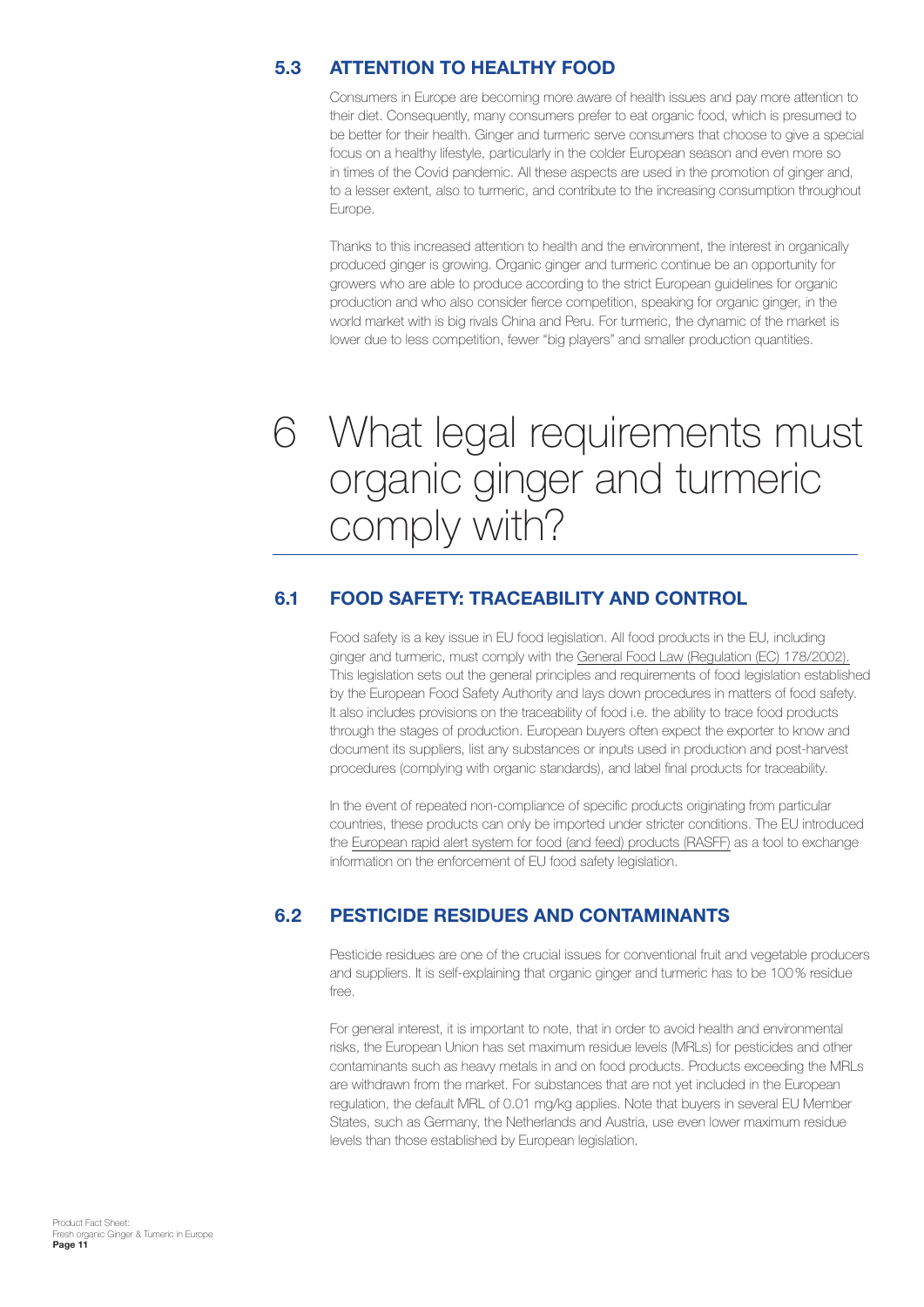#### <span id="page-11-0"></span>**PHYTOSANITARY REGULATIONS 6.3**

The ["European Directive 2019/523"](https://eur-lex.europa.eu/legal-content/EN/TXT/?uri=celex:32019L0523) on protective measures against the introduction of organisms harmful to plants or plant products and against their spread within the community requires all imported produce to go through plant health checks before entering the European Union. The plant health inspection must take place in the country of origin and the shipment must be accompanied by a phytosanitary certificate guaranteeing that the products are:

- + properly inspected
- + free from quarantine pests, within the requirements for regulated non-quarantine pests and practically free from other pests
- + in line with the plant health requirements of the EU, laid down in Regulation (EU) 2019/2072

#### **BORDER CONTROLS 6.4**

Fresh products that enter the EU are inspected at the border. These controls are carried out to ensure that all foods marketed on the European market are safe and are in compliance with all applicable regulatory requirements. Shipments are checked for documentation, identity, physical plant health, and compliance with the European Commission's general and specific import requirements, such as the phytosanitary certificate issued by the country of origin.

EU countries collect a fee for the documentary, identity and plant health checks, to be paid by the importer or their customs representative. This fee is usually settled with the account of sales and final payment of the buyer.

For importers of fresh fruit and vegetables, the traceability of products is compulsory. To fulfil this obligation, you must document the sources of your product and be able to hand over proof of origin for all fresh produce. Proof of origin is also necessary for importers to get beneficiary tariffs, if they apply.

Familiarize yourself with the procedures. See the CBI tips for organizing your export of fresh fruits and vegetables to Europe. Failure to follow the right procedures could decrease and delay orders, increase costs and result in actions by European enforcement authorities. **TPS** 

Make sure that the accompanying documents (such as a Bill of Lading) correspond exactly to the food products contained in the consignment, including indicated volumes and weight, classes and sizes, number of pallets and boxes.

Check the documents needed for customs clearance in the EU Access2Markets tool. Check out the Factsheet on food traceability of the European Commission.

#### **FOOD CONTACT MATERIALS 6.5**

The European Union has laid down rules for materials and articles coming into contact with food (including for packaging) in order to prevent any unacceptable change in the composition of the foodstuffs and to protect human health. These rules are laid down in the [framework legislation Regulation \(EC\) 1935/2004](https://eur-lex.europa.eu/legal-content/EN/TXT/HTML/?uri=CELEX:32004R1935&from=de).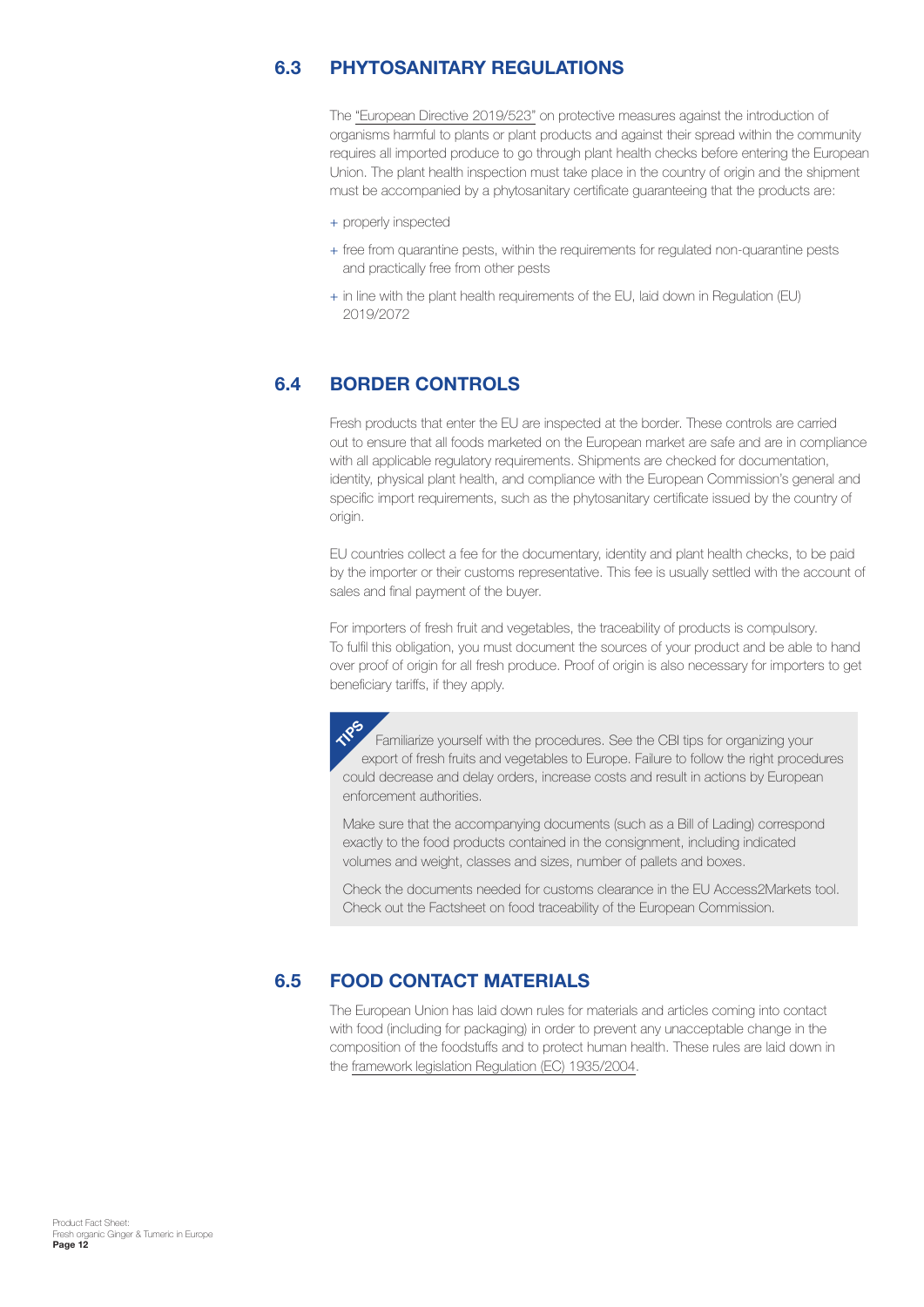# <span id="page-12-0"></span>What additional requirements 7 do buyers often have?

Besides the mandatory internationally recognised organic certification, complementary social and environmental standards and certifications such as GLOBALG.A.P., GRASP, SMETA and BSCI have often become an additional precondition for the import of fresh tropical fruit such ginger and turmeric.

#### **INTERNATIONAL ORGANIC CERTIFICATION 7.1**

In order for a company to market its product as organic in the European market, it must comply with the [EU Regulation \(Council Regulation \(EC\) No 834/2007](https://eur-lex.europa.eu/legal-content/EN/TXT/?uri=celex%3A32007R0834) and [Commission Reg](https://eur-lex.europa.eu/legal-content/EN/ALL/?uri=celex:32008R0889)[ulation \(EC\) No 889/2008 \(OJ L-250 18/09/2008\)](https://eur-lex.europa.eu/legal-content/EN/ALL/?uri=celex:32008R0889) on organic production and labelling, which is a legal requirement for all organic products. Organic products must be grown using organic production methods, which are laid down in the legislation. Growing and processing facilities must be audited by an accredited certifier before you may put the EU organic logo onto your products.

One of the factors that exporters have to pay special attention to is whether their organic certification is de facto recognised by the EU legislation. Therefore, producers/exporters should search for a certifier whose standards are accredited by the EU. [The European Com](https://ec.europa.eu/info/food-farming-fisheries_en)[mission's Agriculture and Rural Development website](https://ec.europa.eu/info/food-farming-fisheries_en) provides a thorough explanation of import regulations and other related issues.

Commission Regulation (EC) No 1235/2008 of 8 December 2008 laying down detailed rules for the implementation of Council Regulation (EC) No 834/2007 and its latest amendments regarding the arrangements for imports of organic products from third countries can be found on the [EUR-Lex website.](https://eur-lex.europa.eu/homepage.html)

In the organic food market there are also some certifications that go further than the EU regulation. Those standards might become important in case a small niche within the organic market is targeted. The most common of these standards are [Demeter](https://www.demeter.net/certification/) or [Naturland](https://www.naturland.de/en/producers/steps-to-naturland-certification.html) organic certification.

All organic products imported into the EU must have the appropriate electronic certificate of inspection (e-COI). These certificates are managed through the [Trade Control and Expert](https://ec.europa.eu/food/animals/traces_en)  [System \(TRACES\)](https://ec.europa.eu/food/animals/traces_en). If an exporter is not in the possession of an electronic certificate of inspection, the products will not be released from the port of arrival in the European Union.

#### **GLOBAL GOOD AGRICULTURAL PRACTICE (GLOBALG.A.P.) 7.2**

The most important non-legislative requirement is good agricultural practices, which most EU retailers demand compliance with. [GLOBALG.A.P.](https://www.globalgap.org/uk_en/index.html) is a private global standard and certification for agricultural products. This pre-farmgate standard covers the whole agricultural production process from before the plant is in the ground to the unprocessed product. GLOBALG.A.P. focuses on food safety as well as the environment, labour conditions and product quality. It has become a minimum standard for most European supermarkets.

As social sustainability became more important, GLOBALG.A.P added a voluntary assessment that can be conducted at the same time as a GLOBALG.A.P. audit to their certification, which is called [GLOBALG.A.P. Risk Assessment on Social Practice \(GRASP\).](https://www.globalgap.org/uk_en/for-producers/globalg.a.p.-add-on/grasp/) Its main objective is to raise awareness on social practice in primary production. The outcome of the assessment does not affect the GLOBALG.A.P. certification but serves as additional information to supply chain partners. European buyers are increasingly asking for GRASP certification.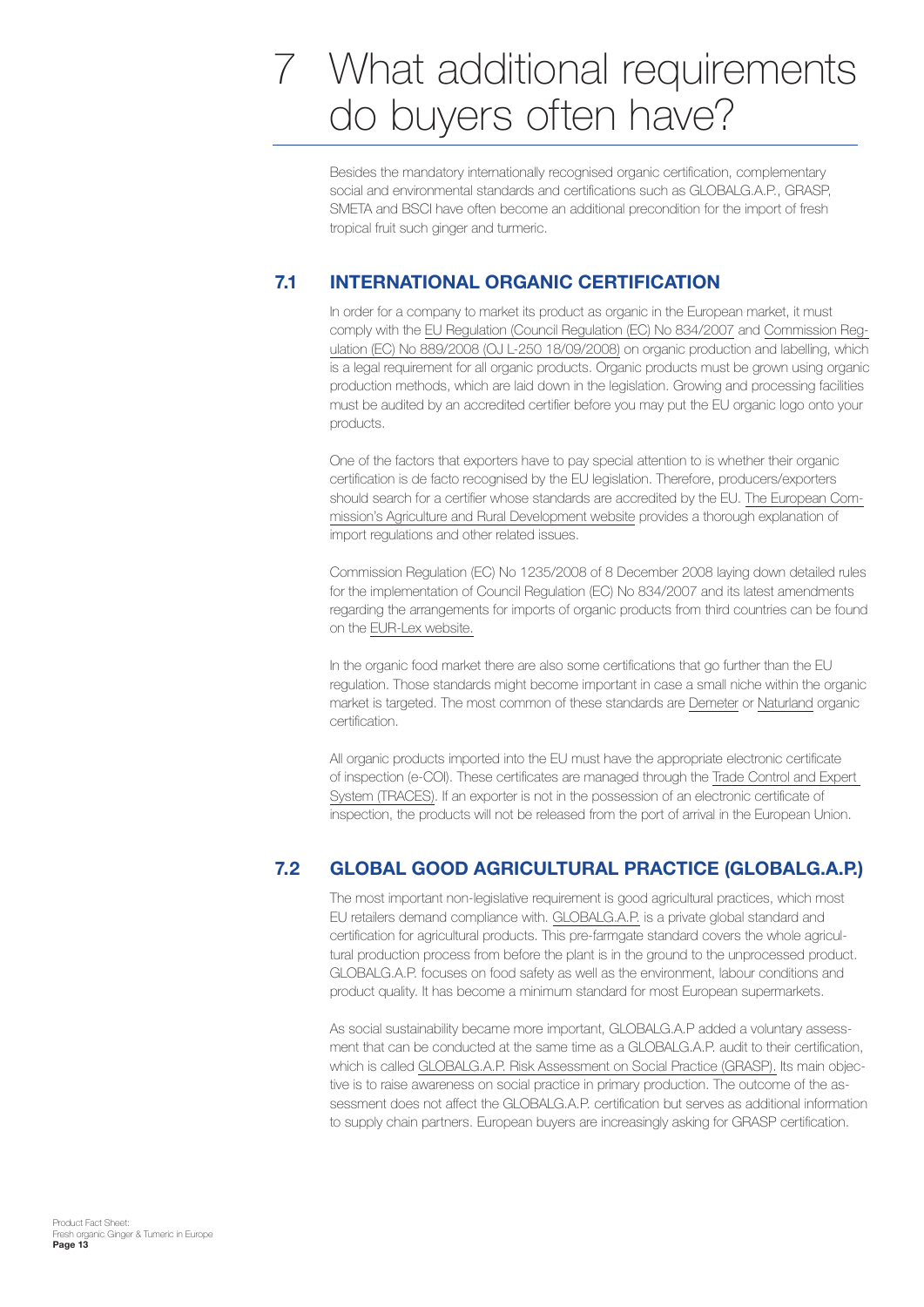#### **FAIRTRADE PRODUCTS 7.3**

Fairtrade labels are niche requirements that can distinguish your product from the masses and, in combination with an organic certificate, attract the more conscious consumers. These certification labels are consumer-focused and are the most applicable to products from smallholder farms and to organic ginger and turmeric production.

[Fairtrade International](https://www.fairtrade.net/about/fairtrade-international) is the leading standard-setting and certification organization for Fairtrade. Products that carry the Fairtrade label indicate that producers are paid a Fairtrade minimum price, implement environmentally friendly agricultural practices, and support the empowerment and autonomy of producers.

#### **SUSTAINABILITY AND SOCIAL COMPLIANCE 7.4**

There is growing attention to the social and environmental conditions in the producing areas. Most European buyers have a code of conduct, which they expect their suppliers to comply with. Although product quality is the top priority, social compliance becomes more and more important.

Initiatives in and attention to Corporate Social Responsibility (CSR) vary across different parts of Europe. In the Eastern part of Europe, fewer buyers require strict social compliance, while there are retail buyers in Western Europe which have their own compliance program.

The best way to comply with such buyer requirements is through adopting social and environmental standards or joining respective buyer initiatives such as:

- + Sedex Members Ethical Trade Audit ([SMETA\)](https://www.sedex.com/our-services/smeta-audit/)
- + Business Social Compliance Initiative ([BSCI\)](https://www.amfori.org/content/amfori-bsci)
- + Sustainability Initiative for Fruit and Vegetables [\(SIFAV](https://www.idhsustainabletrade.com/initiative/sifav2025/))
- + Ethical Trading Initiative [\(ETI](https://www.ethicaltrade.org/))
- + [ISO 26000](https://www.iso.org/iso-26000-social-responsibility.html) for social responsibility and/or [ISO 14001](https://www.iso.org/iso-14001-environmental-management.html) for environmental management.

At present, SMETA and GRASP are the most requested social compliance certifications for European (mainly retail) buyers.

#### **FOOD SAFETY MANAGEMENT SYSTEMS 7.5**

Even though food safety management systems are much more important in the trade of processed food items, some buyers might require compliance also for their fresh fruit and vegetable partners.

Food hygiene is based on [Hazard Analysis Critical Control Points \(HACCP\)](https://www.intracen.org/coffee-guide/quality-control-issues/hazard-analysis-critical-control-points---haccp-what-is-it/) method, an internationally recognized method of identifying and managing food safety related risk. The adoption of standards that go beyond HACCP will depend on the profile of the buyer; usually large retailers are more demanding and might require compliance with one of the following:

- + [International Featured Standards \(IFS\)-](https://www.ifs-certification.com/index.php/en/)Food: corresponds to ISO 9001, but with a focus on food safety, HACCP, hygiene, the manufacturing process and business surroundings. The IFS is a quality and safety standard published by the union of German supermarket chains, HDE (Hauptverband des Deutschen Einzelhandels).
- + [British Retail Consortium \(BRCGS\):](https://www.brcgs.com/) private institution that promotes private standards that contain more extensive rules on Good Manufacturing Practices (GMP) than HACCP, e.g. regarding organisation and communication.

All the mentioned management systems are recognised by the Global Food Safety Initiative (GFSI), which means that they are very likely to be accepted by international buyers. However, in practice, some buyers still have preferences for one specific management system.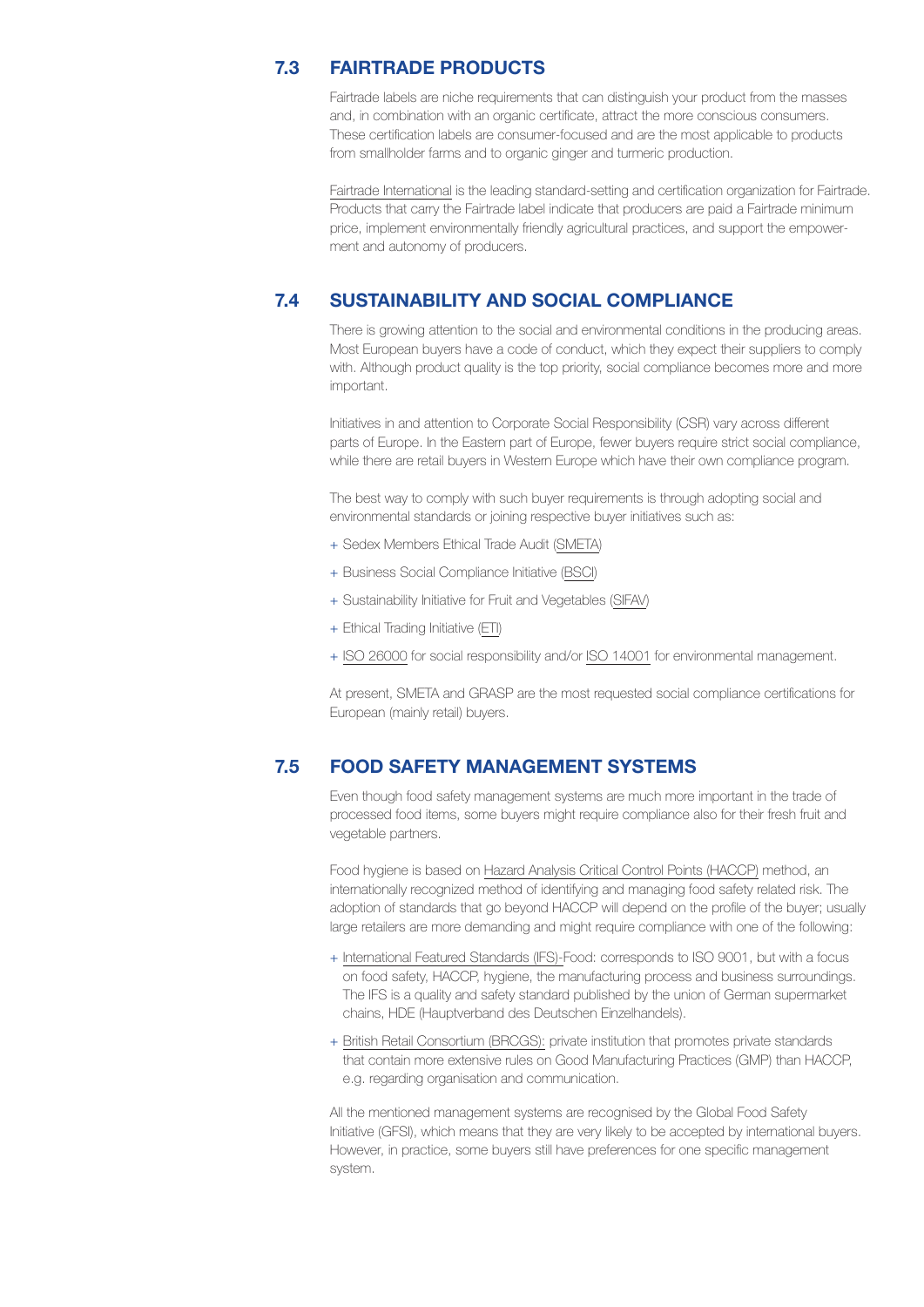#### **COMPANY PERFORMANCE AND RELIABILITY 7.6**

Complying with the food safety requirements, quality standards and certifications is a precondition to market fresh products in Europe, but it is still not a guarantee for success. Soft skills and company performance are equally important. Buyers look for trust and reliability and flawless communication.

Some of the most important things in the fresh trade are a timely delivery, proactive communication and commitment to agreements. However, rules of good conduct apply in both directions. So be aware of buyers who have a poor reputation or show only a short-term interest. In this fast-moving and perishable market, sudden decisions are taken, such as "dumping" your products at very low prices when the quality starts to deteriorate or when the demand slows down. European buyers are not eager to accept their loss and often rather settle by claiming a quality issue. It is crucial that you can deal professionally with claims, whether they are justified or not.

 Make sure that you are well organized as a company. Maintain good logistical planning, document your shipments (including proof of quality), respond to your emails within a day and be professional in every aspect of the business process. **TIPS**

Do not put your product in consignment with a buyer which you do not know. Consignment is becoming less of a standard practice and it increases your risks significantly.

Establish and confirm agreements with your buyer on important topics such as delivery and payment terms, product specifications and certifications.

Follow the CBI tips for doing business with European buyers of fresh fruit and vegetables.